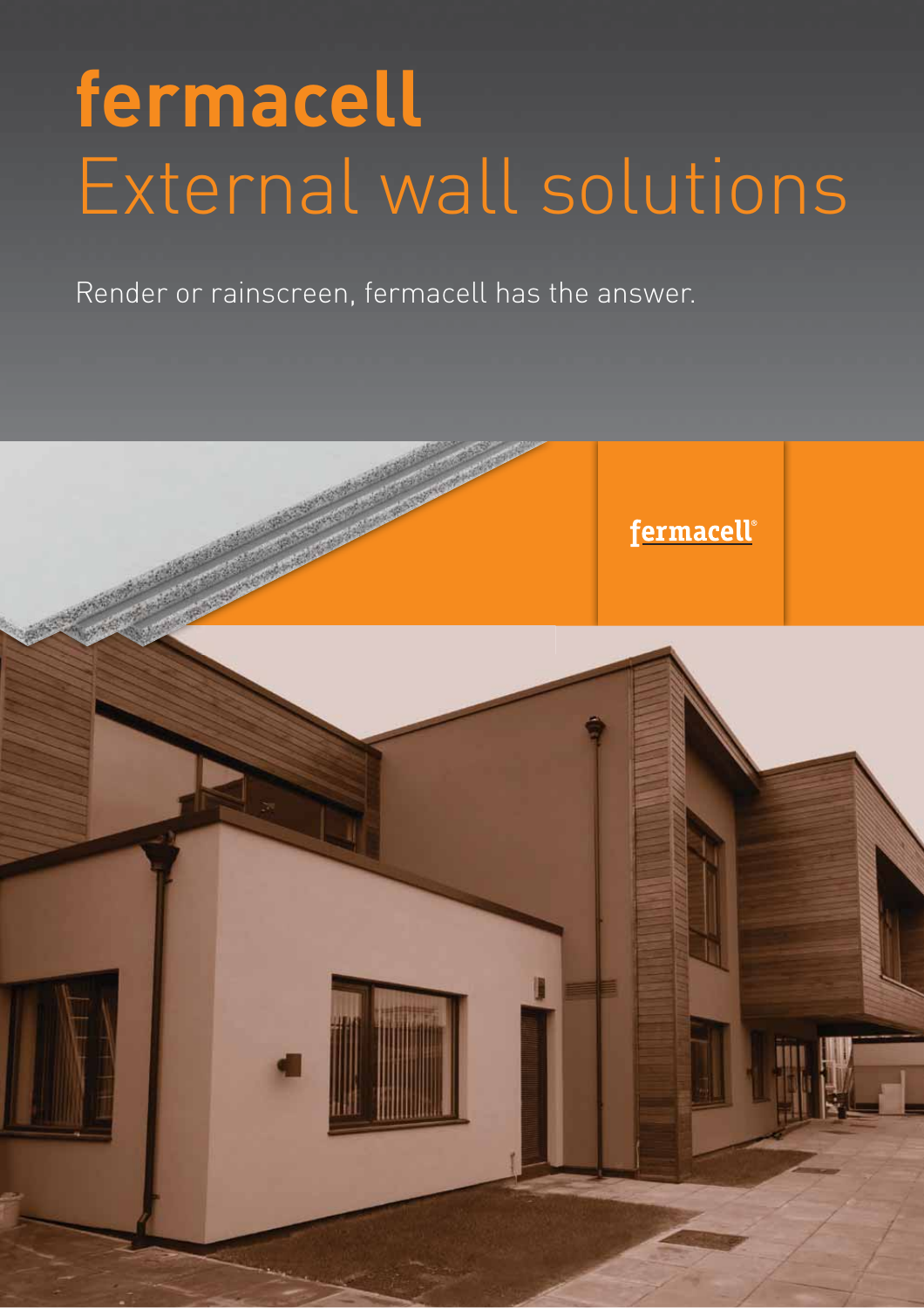# **fermacell** Powerpanel H<sub>2</sub>O

M

Top advantages for external application:

- $\blacksquare$  Weather and mould resistant
- $\blacksquare$  BBA and ETA certified

۲

Ī

Hagaara

- $\blacksquare$  Stable and robust, non-combustible
- **Lightweight and easy to use**
- Comprehensive product range

UNI RUU

**RATTA RATTA** 

Will

 $F_{\rm eff}$  (1)  $F_{\rm eff}$  (1)  $T_{\rm eff}$  (1)  $T_{\rm eff}$ 

 $H = 1.76$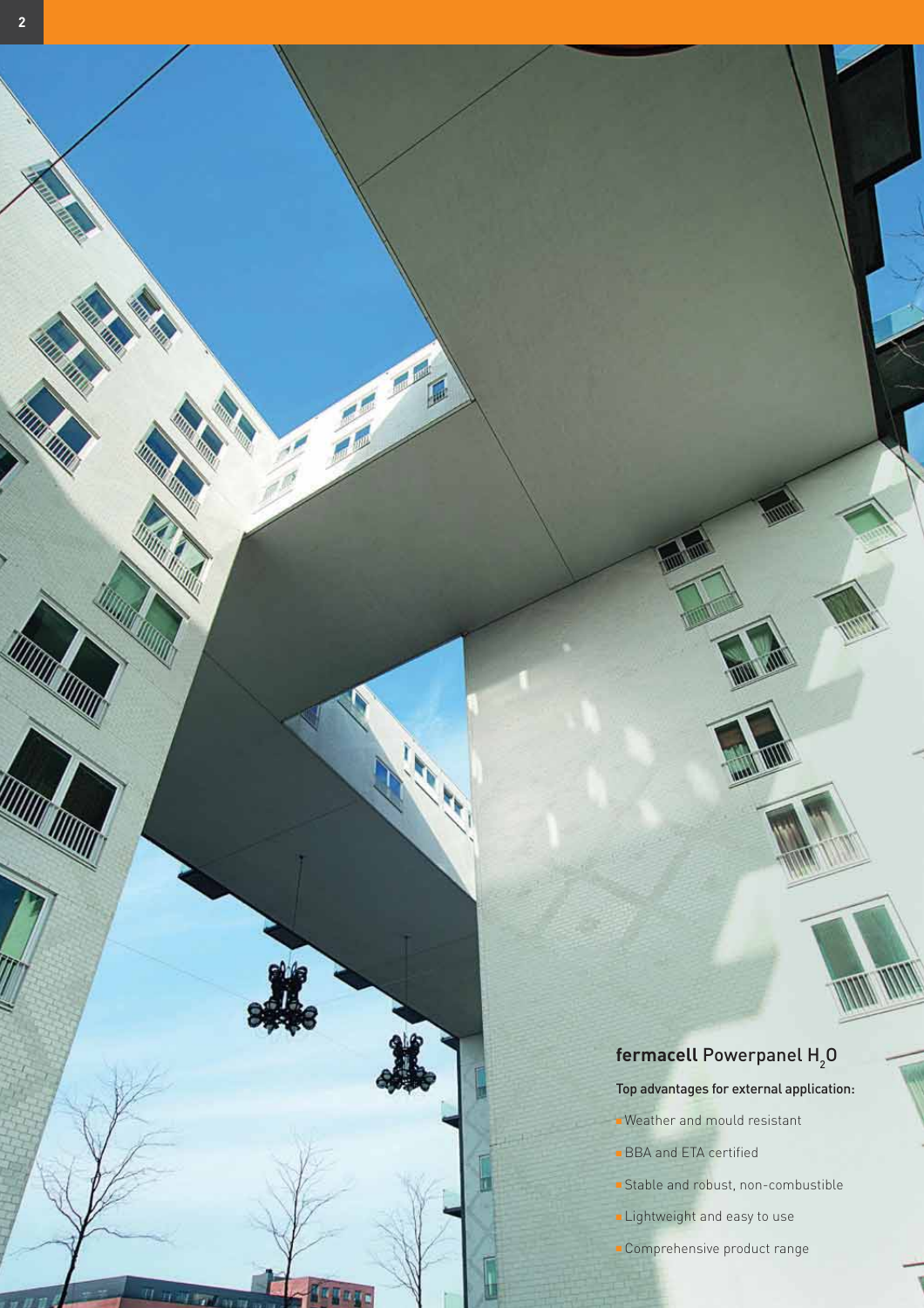# **fermacell** External Wall Solutions

The fermacell brand has stood for high quality building boards for the last 40 years. Innovation and new systems approach help fermacell develop clever, sustainable and cost effective building materials.

All fermacell boards are manufactured to strict UK and European standards and undergo the most uncompromising tests – in house, as well as by third parties. This guarantees reliable, consistent product backed by years of industry experience and strong technical knowledge.

fermacell's comprehensive technical support starts from the design and planning to on site visits and training.

Dry construction methods are the preferred method of external construction in Europe – significantly reducing construction times in comparison to masonry construction in both refurb and new build projects, their streamlined designs save time and make it possible to implement economic solutions.

fermacell offers two simple dry solutions for external walls.

- **Fermacell** Gypsum Boards
- $\blacksquare$  fermacell Powerpanel  ${\sf H}_{\mathfrak{z}}$ O

#### **fermacell** Rainscreen Backer Board

fermacell offers a fast, reliable, cost effective solution for external Rainscreen and EWI applications on timber and steel frames.

- $\blacksquare$  Structural board with excellent racking strength
- Reliable Air Tightness
- $\blacksquare$  Weather, moisture and mould resistance
- $\blacksquare$  Improves fire and acoustic performance
- Multi-purpose board less mistakes on site
- $\blacksquare$  Environmentally friendly approved by the ECO Institute
- $\blacksquare$  Approved by the CWCT

#### **fermacell** Powerpanel H<sub>2</sub>O Render Carrier

Superior render carrier board for fast, durable and versatile external walls, cladding and soffits on timber or steel frames.

- $\blacksquare$  Lightweight solution
- $\blacksquare$  Withstands extreme weather effects – can be left exposed for months
- $\blacksquare$  Weather, water and mould resistant
- $\blacksquare$  Non Combustible A1
- $\blacksquare$  Easily curved
- BBA certified







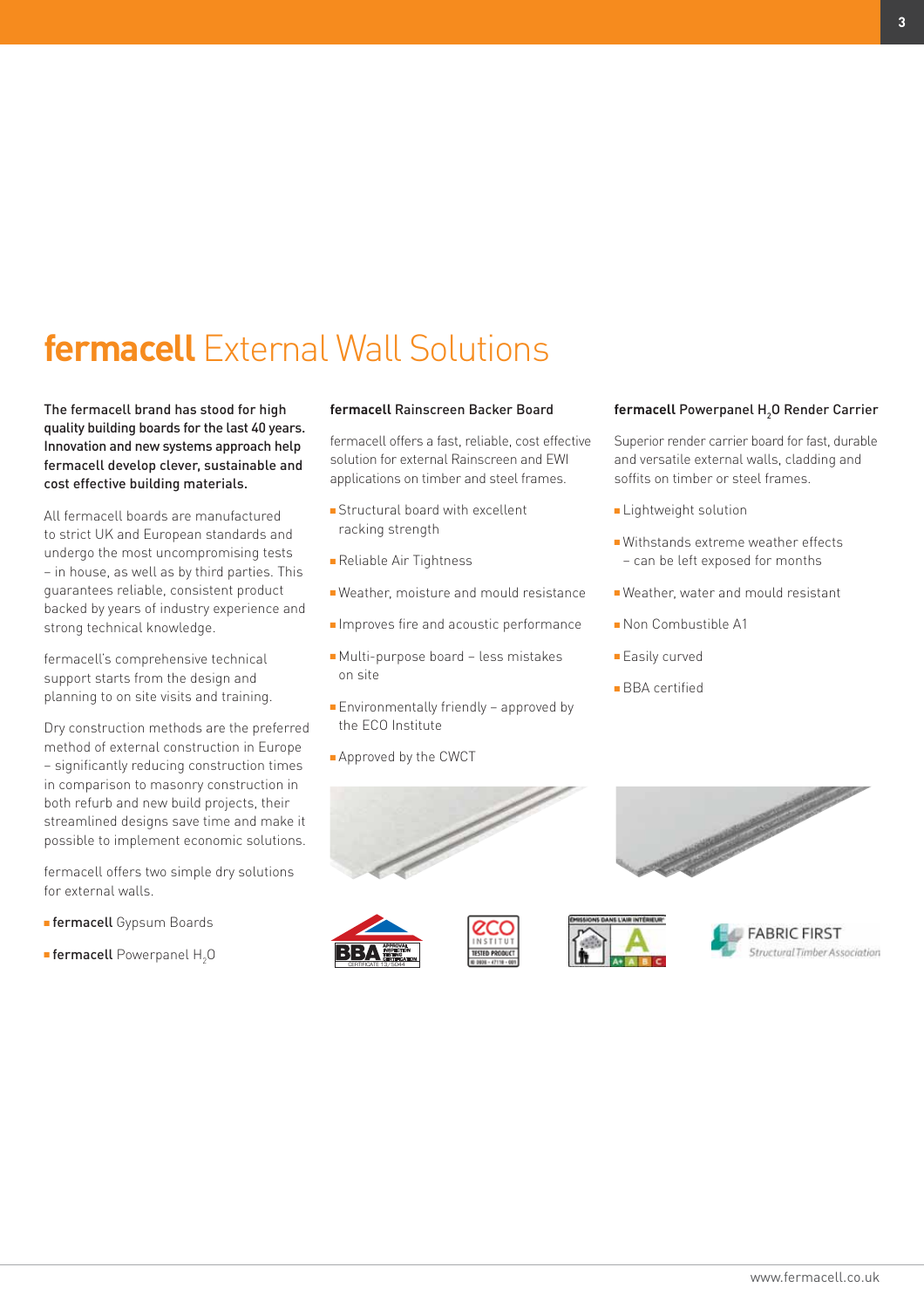# Vented rainscreen and EWI backing system Choose **fermacell** with confidence

The original **fermacell** gypsum fibreboard's suitability for use as part of external cladding systems has been certified following rigorous testing at the Taylor Woodrow Technology Centre under strict CWCT guidelines.

#### Test Criteria:

- Water Tightness PASS
- $\blacksquare$  Air Permeability PASS
- Wind Resistance above 2/kN PASS

It was the first gypsum based board to be tested and approved in the UK for a rainscreen and EWI backer board, and has been proved in timber frame solutions with rainscreen and EWI around Europe for over 20 years.

# The advantages of **fermacell** Gypsum Fibreboard

- **Fermacell** gypsum fibreboard performs as well as a cement particle (CP) board at a significantly reduced cost
- Outperforms plasterboard and Oriented Strand Board (OSB) across the board – for sound, fire, impact, racking and moisture resistance
- Outstandingly sustainable, fermacell is produced using recycled materials, helping achieve better BREEAM ratings
- $\blacksquare$  It is ideal in both load bearing and non load bearing walls, as well as for acoustic flooring and robust ceiling applications
- $\blacksquare$  Can be used as the air tightness line within systems or buildings





# Racking Performance

fermacell Gypsum Fibreboards offer a Category 1 racking resistance provided by 12.5mm board.



### Environmentally Friendly

fermacell Gypsum Fibreboards are manufactured from recycled cellulose fibres from post consumer waste paper and recycled water.



# Impact resistant

fermacell Gypsum Fibreboards reduces double layering or use of sheathing ply. The homogeneous board structure makes it sturdy and able to withstand mechanical loading.



# Moisture Resistant

fermacell Gypsum Fibreboards are extremely suitable for rooms with variable humidity, eg. kitchens and bathrooms.



#### Fire resistant

60 minutes fire resistance from single layer partitions up to 10m high. Class 'O' certification. European class A2.



# Best sound insulation

Tests conducted by various worldwide institutes confirm outstanding sound insulating properties.

**fermacell** is not only an excellent façade backer material, **fermacell** is also a high performance, multi-purpose building board. It combines in a single product, exceptional fire, impact and moisture resistance properties with high levels of acoustic insulation and weight carrying capacity.





**FABRIC FIRST** Structural Timber Association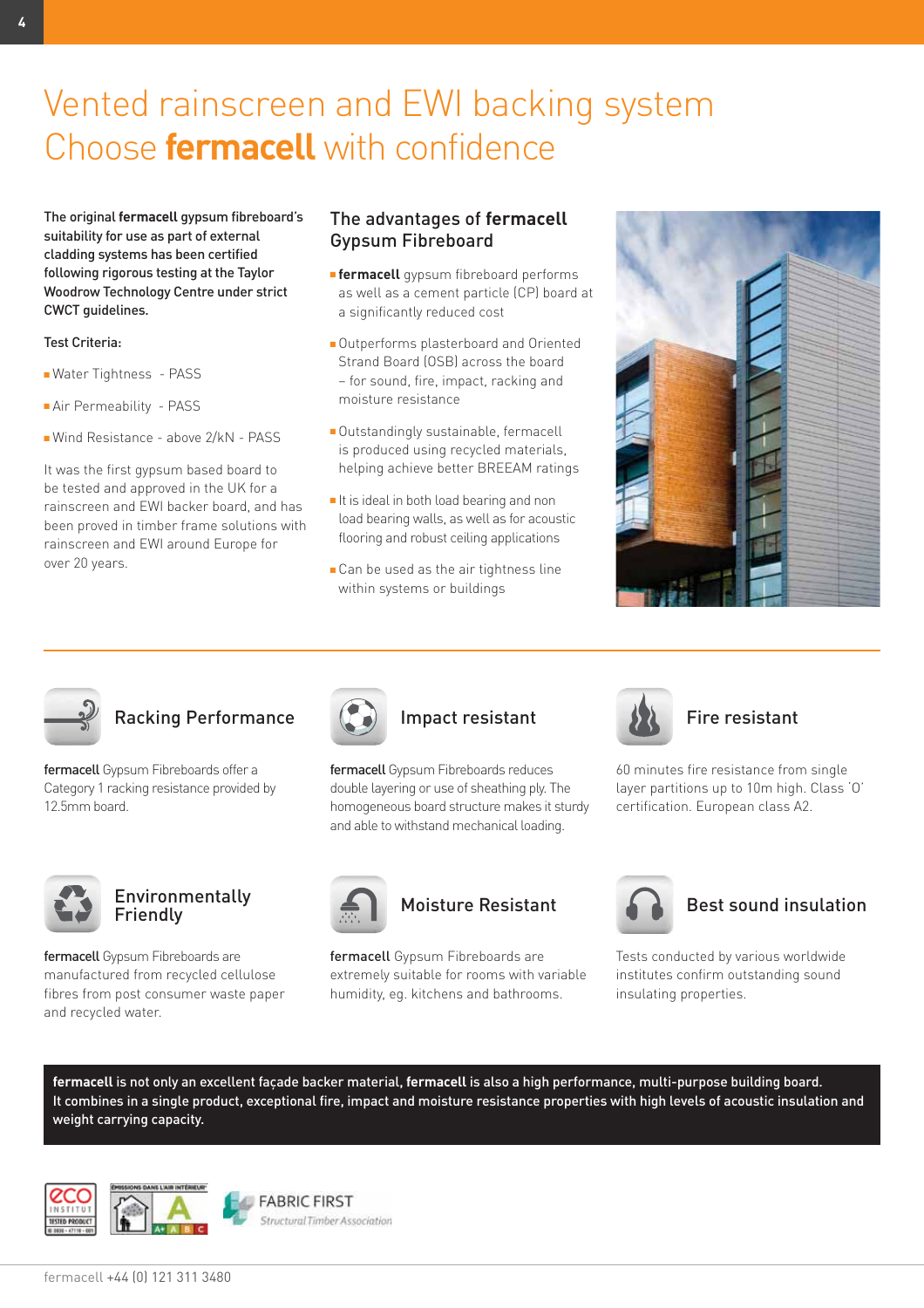#### Vented Rainscreen System

- 1. fermacell 12.5mm square edge board
- 2. fermacell/internal lining board with vapour control layer if required.
- 3. Metal or timber stud to suit loading requirements, with appropriate head and foot track to manufacturers guidelines.
- 4. Insulation to main studs as per specification
- 5. Fixings Steel Frame – Screws wafer head zinc plated 4.2mm gauge with 10.5mm head e.g Hilti S-DD03Z 4.2x25mm at

150mm centres

Timber Frame - Alternative fixings should be suitable for use in external and high humidity environments (min 1000hr salt spray resistance). Minimum nail diameter 2.2mm, 50mm long, suitable head size. Min 5mm. Contact the fermacell technical department for further details.

NB. Standard fermacell drywall screws must not be used in external / sheathing applications.

6. Breather membrane

7. Vented rainscreen system by others

#### Jointing

Apply a minimum 50mm foil tape over all joints and screw heads. Where an airtight line is required, seal all joints with a suitable external grade mastic, fire and acoustic rated as required.

NB. We advise all loadings are taken back to their main supporting structure.

#### Pull Out Test

Guidance results from test as required on-site by EWI system manufacturer.

| 12.5mm fermacell Gypsum Fibreboard | 0.742kN |
|------------------------------------|---------|
| 15mm fermacell Gypsum Fibreboard   | 0.880kN |
| 18mm fermacell Gypsum Fibreboard   | 1.091kN |

NB. The results above are obtained from 10 tests per sample board carried out in accordance with equipment conforming to BS5427 on EJOT fixing SW8R 4.8mm x 60mm. The information above should form part of a general guide only.

#### Steel frame with rainscreen cladding



#### Timber frame with rainscreen cladding



For board characteristics see table on page 11.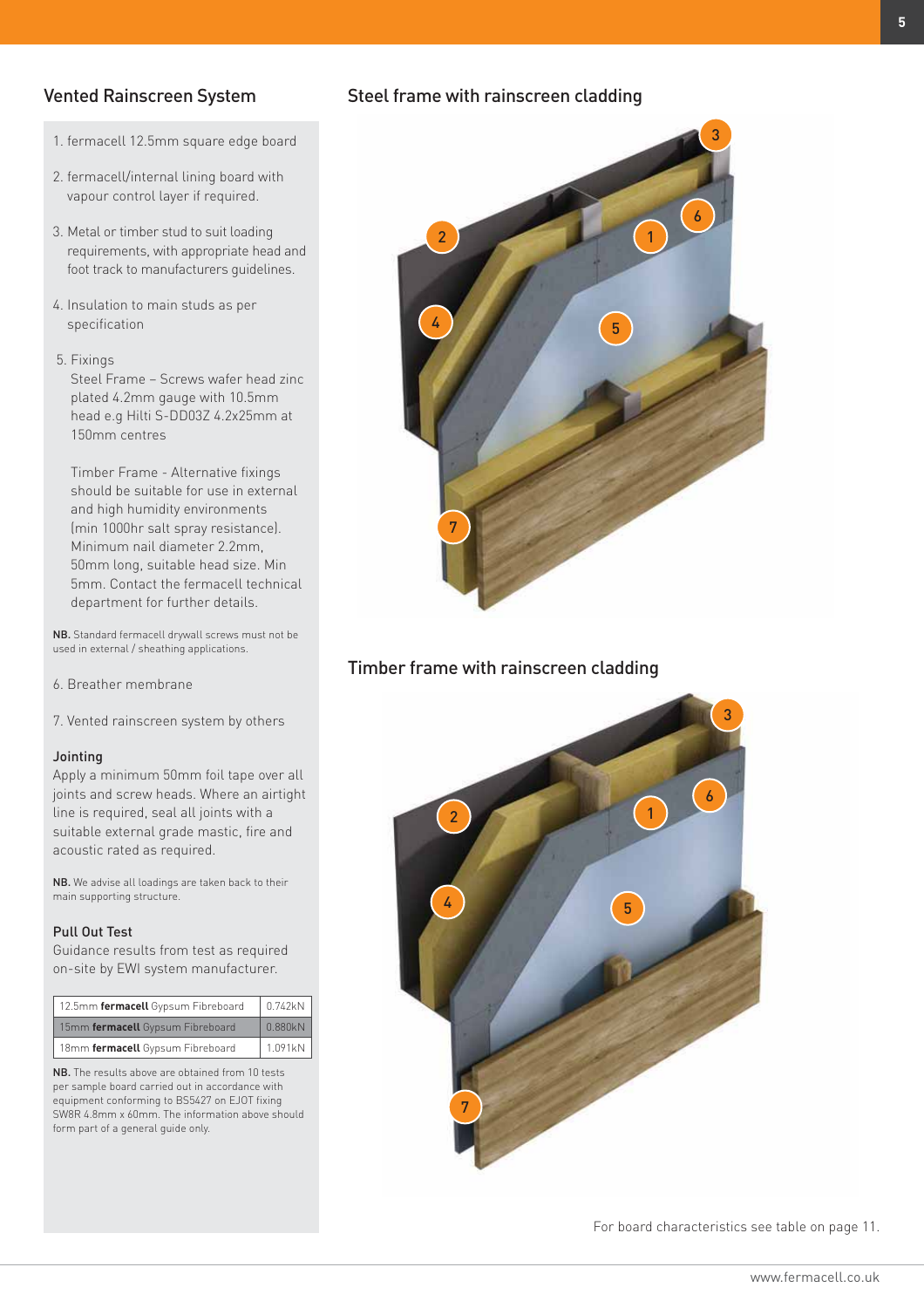# EWI Backing System

- 1. fermacell 12.5mm square edge board
- 2. fermacell/internal lining board with vapour control layer if required.
- 3. Metal or timber stud to suit loading requirements, with appropriate head and foot track to manufacturers guidelines
- 4. Insulation to main studs as per specification
- 5. Fixings

Steel Frame – Screws wafer head zinc plated 4.2mm gauge with 10.5mm head e.g Hilti S-DD03Z 4.2x25mm at 150mm centres.

Timber Frame - Alternative fixings should be suitable for use in external and high humidity environments (min 1000hr salt spray resistance). Minimum nail diameter 2.2mm, 50mm long, suitable head size. Min 5mm. Contact the fermacell technical department for further details.

NB. Standard fermacell drywall screws must not be used in external / sheathing applications.

6. EWI system by others

#### Jointing

Apply a minimum 50mm foil tape over all joints and screw heads. Where an airtight line is required, seal all joints with a suitable external grade mastic, fire and acoustic rated as required.

NB. We advise all loadings are taken back to their main supporting structure.

#### Pull Out Test

Guidance results from test as required on-site by EWI system manufacturer.

| 12.5mm fermacell Gypsum Fibreboard | $\vert$ 0.742kN $\vert$ |
|------------------------------------|-------------------------|
| 15mm fermacell Gypsum Fibreboard   | 0.880kN                 |
| 18mm fermacell Gypsum Fibreboard   | 1.091kN                 |

NB. The results above are obtained from 10 tests per sample board carried out in accordance with equipment conforming to BS5427 on EJOT fixing SW8R 4.8mm x 60mm. The information above should form part of a general guide only.

# Steel frame with EWI



# Timber frame with EWI



For board characteristics see table on page 11.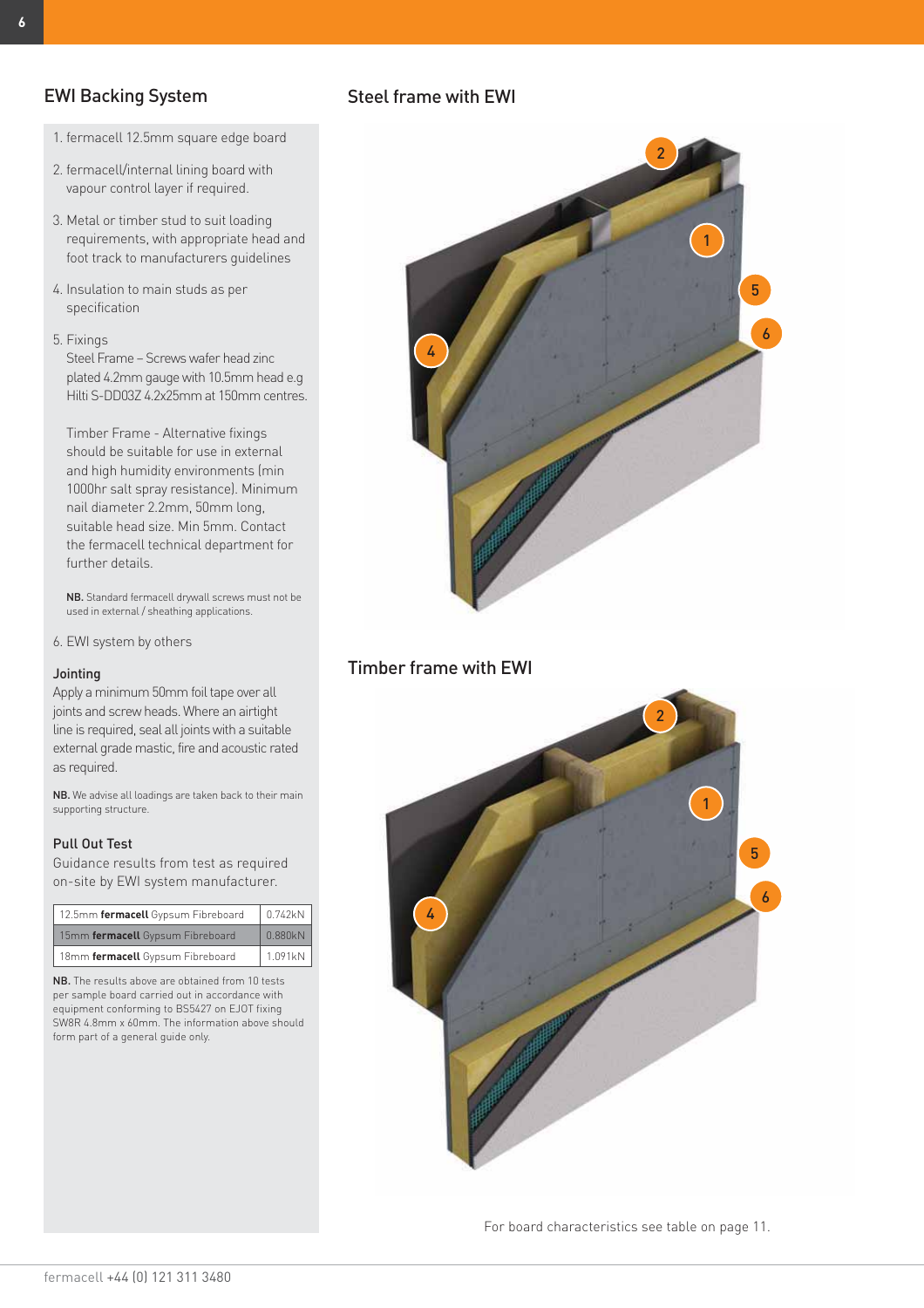

#### fermacell scores heavily in Old Trafford test

The Point is the £12 million hospitality and events building at Lancashire County Cricket Club's historic Old Trafford ground, officially opened in June 2010.

fermacell was specified by architects BPD as the backer board for the rainscreen

cladding along the fascia of the spectacular elevated glass fronted structure.

Why **fermacell**? Because it offered significant cost savings and was a more environmentally friendly option than the established alternatives.

Above all, fermacell has the moisture resistance and all-round resilience required – especially at a stadium that's almost as famous for 'rain stopped play' as it is for some of the great moments in test cricket.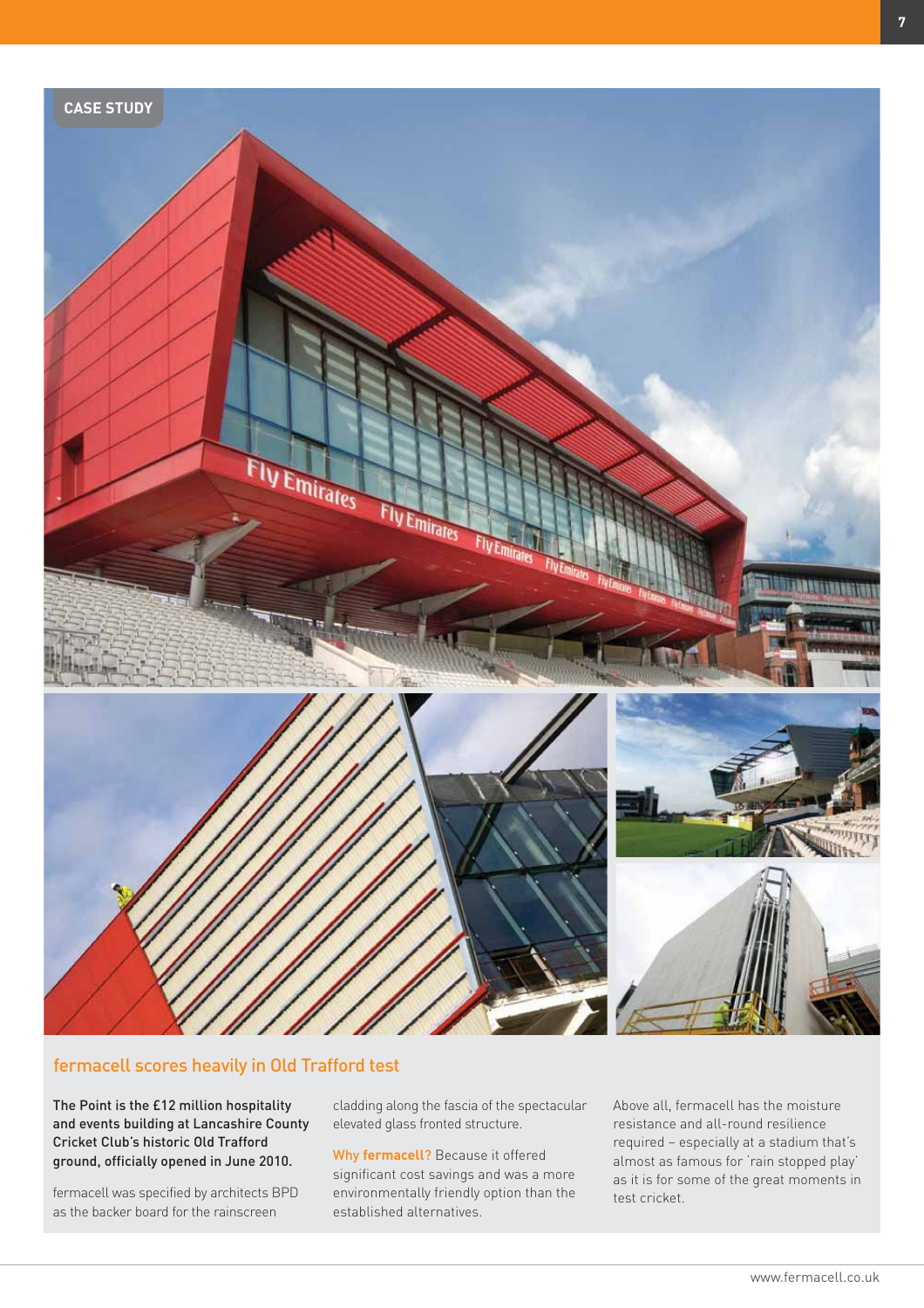# The right render carrier board Look no further than  ${\mathsf f}$ er ${\mathsf m}$ acell Powerpanel  ${\mathsf H}_2{\mathsf O}$

# What is Powerpanel  $H_2^0$

Powerpanel  $H_2O$  is a cement bonded light concrete board with a laminated structure, reinforced on both sides with an alkali resistant glass fibre mesh, manufactured in fermacell's factory in Calbe, Germany. Powerpanel  $\text{H}_{\text{2}}\text{O}$  is non combustible and conforms to construction material class A1.

#### Proven performance

- **BBA approved for use in external wall** constructions as a direct render carrier board
- $\blacksquare$  Can be painted directly with a suitable exterior grade painting system
- $\blacksquare$  Ideal for installation behind curtain facades
- $Can$  be used for semi-exposed areas. such as soffits, walls and wall linings in covered balconies, car ports and garages

#### Board features

- Q Board sizes (standard format) 1000, 2600, 3010 x 1200 x 12.5mm
- $\blacksquare$  Bulk density: approx. 950-1050 kg/m $^3$ . Board weight: approx 13kg/m<sup>2</sup>. Building material class acc. to EN 13501-1: A1
- Q Frost resistant to EN 12467
- $\blacksquare$  Environmentally compatible building material tested and recommended by IBR and ECO Institute

# Surface Coating

#### Render Coating

Proprietary render systems can be applied to Powerpanel H<sub>2</sub>O as per our BBA certification, ensure board is supported correctly to fermacell UK guidelines.

Boards should be butted together with a maximum gap of 2mm, joints should be taped in line with the render system manufacturer's guidelines.

When using a manufacturers render system, refer to their details for full system performance.

### Fixings

#### Timber Frame

| Screw Type   i. Powerpanel H <sub>2</sub> O Screws. 3.9mm x 35mm @ 200mm centres<br>ii. Stainless Steel Ejot SH3 STS-5.0 x 42mm @ 200mm centres |
|-------------------------------------------------------------------------------------------------------------------------------------------------|
| Staple Type   i. Stainless Steel - 1.5mm Gauge, 10mm Head, 38mm long @ 150mm centres                                                            |

#### Steel Frame

| Screw Type   i. Powerpanel H <sub>2</sub> O Drilltip Screws. 3.9mm x 40mm @ 200mm centres |
|-------------------------------------------------------------------------------------------|
| ii. Stainless Steel Ejot JT3 STS-2-5.0 x 28mm @ 200mm centres                             |

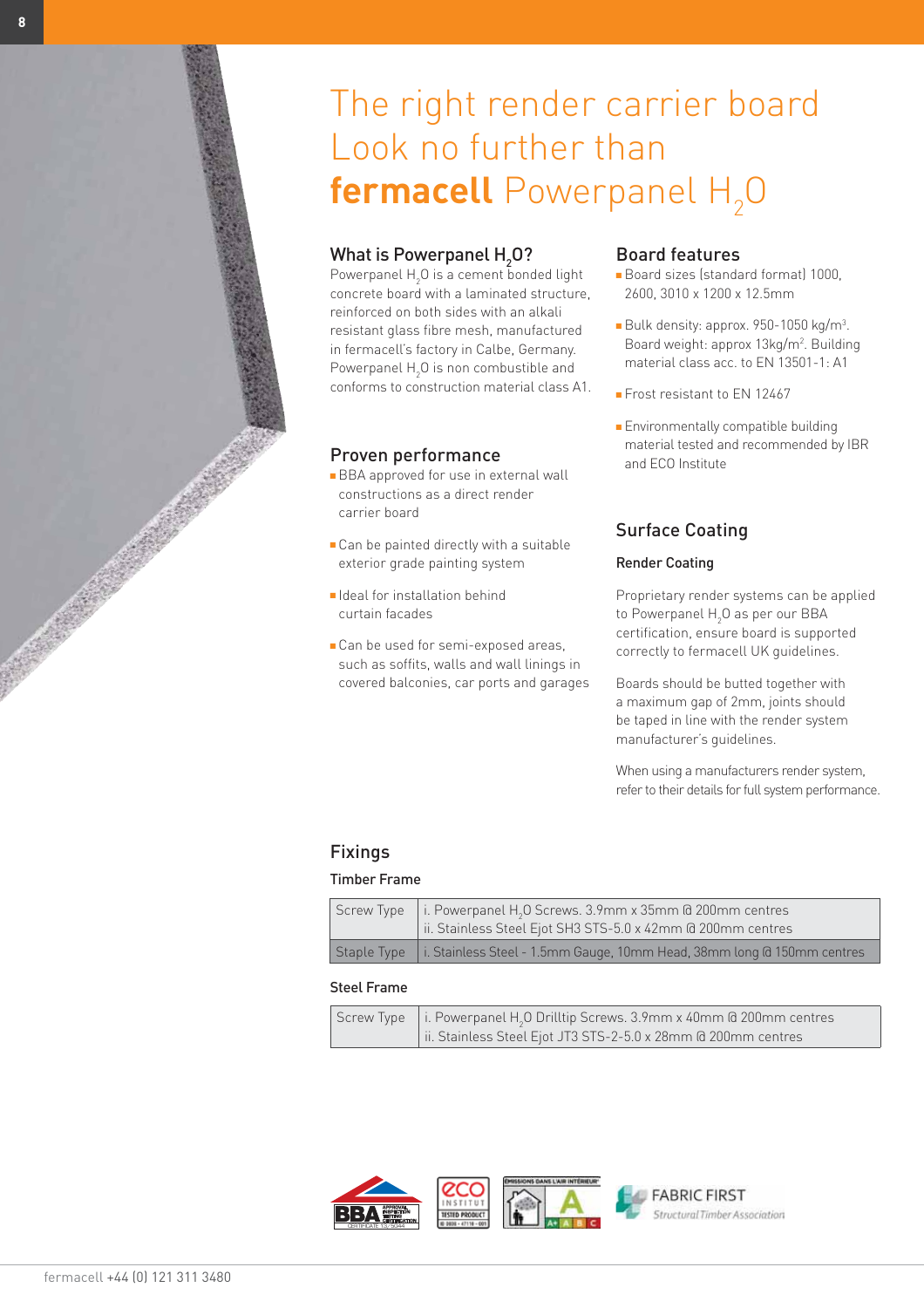# Fixing & Sub-frame Construction Details

#### Maximum Sub-frame Spacing - 600mm centres

NB: The timber or steel studs should be designed to limit mid-span deflections to L/250 and cantilever deflections to L/180. Refer to Structural Engineers calculations.

Minimum Timber Sizes: Timber Studs (with/without Timber battens) – as directed by the Structural Engineer or external system manufacturer.

Minimum Steel Sizes: External Grade SFS system – as directed by the Structural Engineer or external system manufacturer. Movement Joints: Horizontal and Vertical movement joints should be incorporated as part of the design to BS EN 13914-1:2005. Vertical movement joints must be set at maximum 15m intervals.

Installation: Should be kept above damp-proof course level and a minimum of 150mm above ground level.

Detailing: Ensure correct detailing around doors, windows and other openings and penetrations to reduce and avoid thermal bridging where possible.

Penetrations: Where required any penetrations, within systems acting as part of a fire construction, must be adequately fire stopped.

Refer to Powerpanel H<sub>2</sub>O BBA certificate 13/5044-Product Sheet 2 for further information. For board characteristics see table on page 11.



### Casa ZII, Paratico (Brescia), Italy

On the shores of beautiful Lake Iseo in Italy's Lombardy region, architects Paola Belussi and David Moriggia have created a striking home using fermacell.

In creating a structure that uses bold geometric shapes and ratios, they wanted to specify a material they could rely on to be as efficient as their design. fermacell fitted the bill perfectly.

The project's unique setting meant every space of the building was at a different height, but its simple architectural composition has given it a visual harmony – while fermacell has given it an added dimension.

Constructed from pre-fabricated timber sections, fermacell Gypsum Fibreboard and fermacell Powerpanel  $\rm H_2$ O boards were chosen for their mechanical properties – acting as both finishing panels and adding racking strength to the building.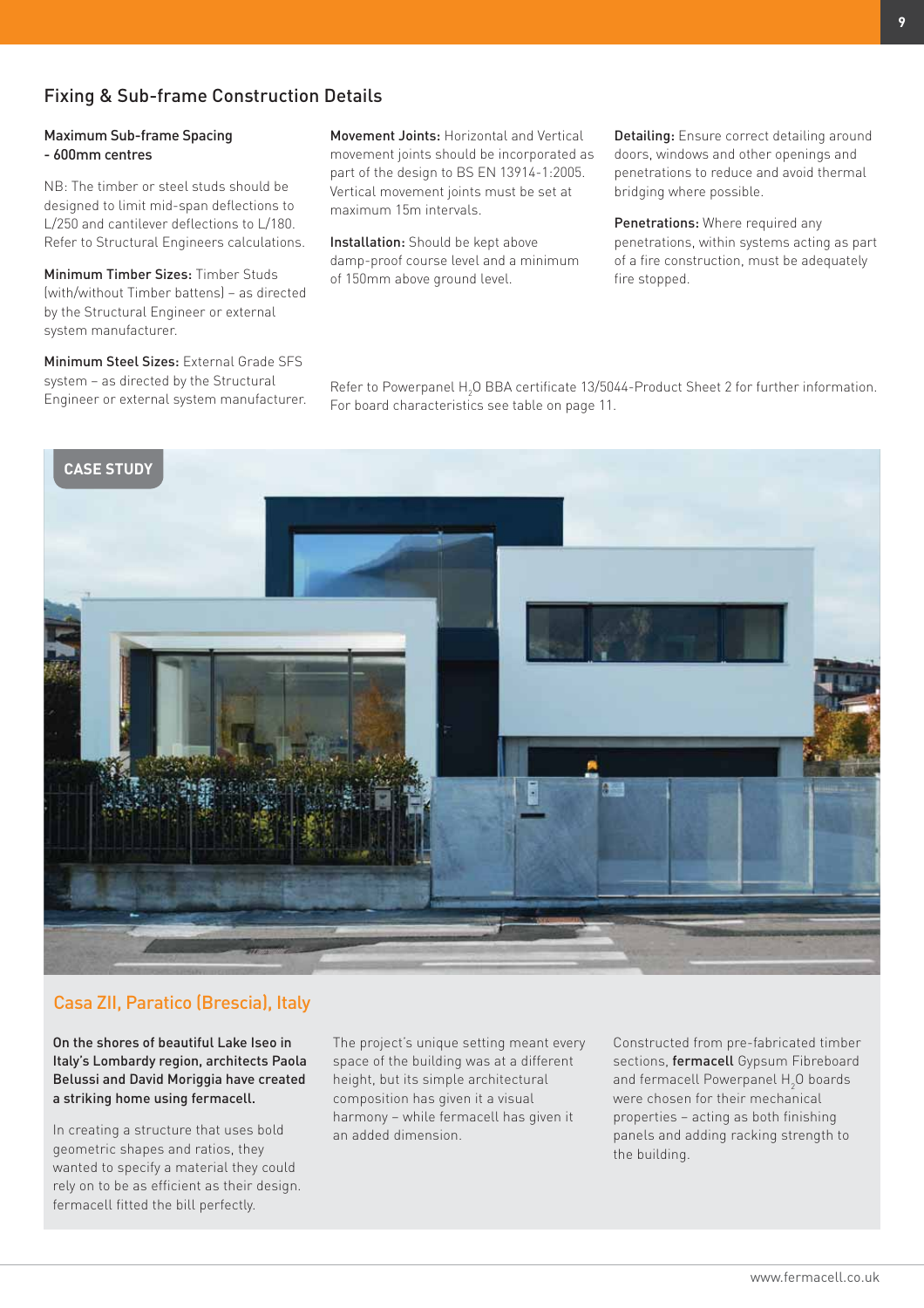# Direct Render Powerpanel  $\mathsf{H}_2$ O System

- 1. **fermacell** Powerpanel  $H_2O$
- 2. Powerpanel  $H_2O$  fixings
- 3. Render System by others
- 4. Supporting timber frame system by others
- 5. Breather membrane to face of supporting frame as required

System construction when installing Powerpanel  $\rm H_2O$  as a backing board for thin coat render systems. Fixed to battens and incorporating a ventilation cavity (ventilated facades).







A list of manufacturers of compatible render systems, coating and finishes can be requested from fermacell customer services.

fermacell +44 (0) 121 311 3480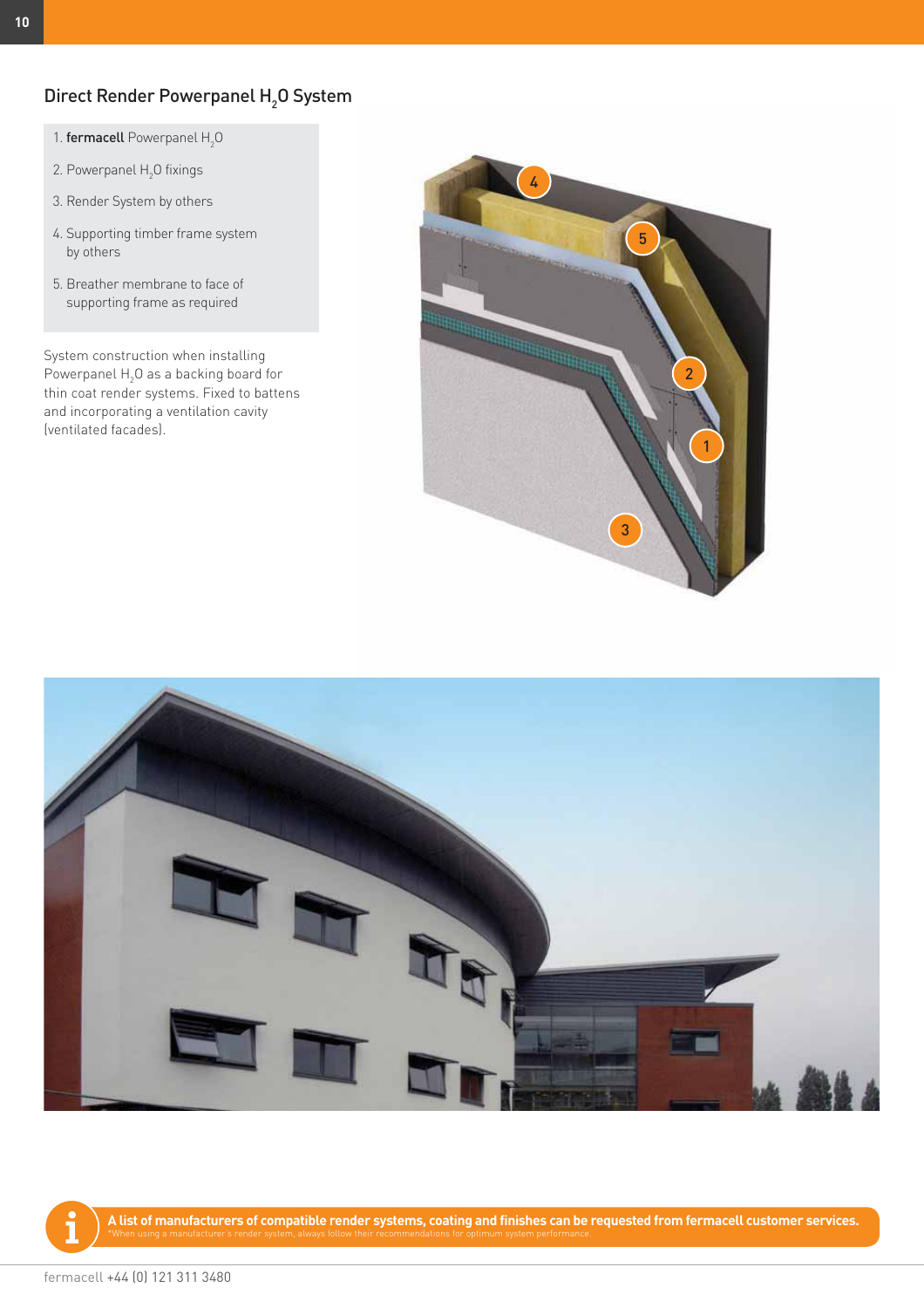## **fermacell** Gypsum Fibreboard

| Dimensional tolerances at constant humidity - board dimensions                    |                               |  |
|-----------------------------------------------------------------------------------|-------------------------------|--|
| Length                                                                            | $+0/-2mm$                     |  |
| Width                                                                             | $+0/-2mm$                     |  |
| Diagonal difference                                                               | <2mm                          |  |
| Thickness 10/12.5/15/18                                                           | ±0.2mm                        |  |
| Nominal density, strength                                                         |                               |  |
| Nominal density (production target)                                               | $1150 + 50$ kg/m <sup>3</sup> |  |
| Bending strength (after drying at 40 OC),<br>at right angles to the board surface | $>5.8$ N/mm <sup>2</sup>      |  |
| Transverse strength                                                               | $>0.3$ N/mm <sup>2</sup>      |  |
| Certified tensile values according to DIN 1052 (Permit No: Z-9,1-434)             |                               |  |
| Bending perpendicular to the board surface                                        | 1.2N/mm <sup>2</sup>          |  |
| Bending in board surface                                                          | 1.1 N/mm <sup>2</sup>         |  |
| Tension in board surface                                                          | $0.5$ N/mm <sup>2</sup>       |  |
| Pressure in board surface                                                         | $2.0$ N/mm <sup>2</sup>       |  |
| Pressure perpendicular to the board surface                                       | $2.5$ N/mm <sup>2</sup>       |  |
| Shearing in board surface                                                         | 0.3 N/mm <sup>2</sup>         |  |
| Shearing perpendicular to the board surface                                       | $0.6$ N/mm <sup>2</sup>       |  |
| <b>Modulus Calculations</b>                                                       |                               |  |
| E-Modulus perpendicular to the board surface                                      | 3800 N/mm <sup>2</sup>        |  |
| E-Modulus parallel to the board surface                                           | 3800 N/mm <sup>2</sup>        |  |
| E-Modulus tension                                                                 | 3800 N/mm <sup>2</sup>        |  |
| E-Modulus compression                                                             | 3800 N/mm <sup>2</sup>        |  |
| Shearing modulus G perpendicular to the board surface                             | 1600 N/mm <sup>2</sup>        |  |
| Shearing modulus G bending in the board surface                                   | 1600 N/mm <sup>2</sup>        |  |
| <b>Additional data</b>                                                            |                               |  |
| Vapour Diffusion Resistance EN ISO 12572 µ                                        | 13                            |  |
| Thermal Conductivity $\lambda$                                                    | 0.32 W/mK                     |  |
| Specific heat capacity C                                                          | $1.1$ kj/kg $K$               |  |
| <b>Brinell hardness</b>                                                           | 30 N/mm2                      |  |
| Swelling after 24 hours saturation                                                | < 2%                          |  |
| Thermal co-efficient of expansion                                                 | $0.001\%/K$                   |  |
| Expansion/shrinkage on alteration of the relative humidity of 30% (20°C)          | $0.25$ mm/m                   |  |
| Moisture content at 65% relative air humidity and 20°C air temperature            | 1.30%                         |  |
| Construction material category according EN 13501-1                               | $A2-s1$ , $d0$                |  |
| pH value                                                                          | $7 - 8$                       |  |

#### Board Storage and Handling

- $\blacksquare$  Store on a flat level surface
- $\blacksquare$  Wet board should be allowed to dry out before installation
- Packed in pallets of up to 50 boards
- Maximum 3 pallets are stacked on top of one another
- Before unloading, check load bearing capacity of the floor
- **Boards should be carried upright**
- Do not stack boards on their edges

# fermacell Powerpanel H<sub>2</sub>O

| Building inspectorate approval                                      | ETA-07/0087           |  |  |
|---------------------------------------------------------------------|-----------------------|--|--|
| Construction materials to DIN FN 13501-1                            | Non-flammable A1      |  |  |
| Dimensional tolerance at constant humidity for standard board sizes |                       |  |  |
| <b>Board thickness</b>                                              | 12.5mm                |  |  |
| Length, width                                                       | $+1mm$                |  |  |
| Diagonal difference                                                 | <2mm                  |  |  |
| Thickness tolerance                                                 | ±0.5mm                |  |  |
| Board sizes                                                         | 1000 x 1200mm         |  |  |
|                                                                     | 1200 x 2600mm         |  |  |
|                                                                     | 1200 x 3010mm         |  |  |
| Characteristic values                                               |                       |  |  |
| Density                                                             | $~1000$ kg/m3         |  |  |
| Weight per unit area                                                | $\sim 13$ kg/m2       |  |  |
| Moisture equilibrium                                                | $~1.5\%$              |  |  |
| Water vapour diffusion resistance co-efficient                      | $\mu = 56$            |  |  |
| Thermal conductivity (to DIN EN 12664)                              | λ10.tr=0.17W/mK       |  |  |
| Thermal resistance (to DIN EN 12664                                 | $R10.tr = 0.07 m2K/W$ |  |  |
| Specific heat capacity                                              | Cp=1000J/(kgK)        |  |  |
| Flexural strength                                                   | < 6.0 N/mm2           |  |  |
| Modulus of elasticity in bending                                    | $~1000$ N/mm2         |  |  |
| Alkalinity                                                          | ~10                   |  |  |
| Relative change in length (to EN 318)                               | $0.15$ mm/m*          |  |  |
|                                                                     | $0.10$ mm/m**         |  |  |

\*Betw. 30% and 65% r.h.

\*\*Betw. 65% and 85% r.h.

For further data and information please refer to the European Technical Approval ETA-07/0087

Call fermacell UK for more details and system accessories. T: **0121 311 3480**

# **Fermacell products do not contain and**

Health and Safety

- harmful or dangerous chemicals but please follow HSE Guidance Note EA44
- **Ensure good ventilation**
- $\blacksquare$  Use dust extractors where possible
- $\blacksquare$  Use dust mask that meets EN149

NB. Please adhere to full Health and Safety recommendations and regulations, for further details please contact fermacell technical department.